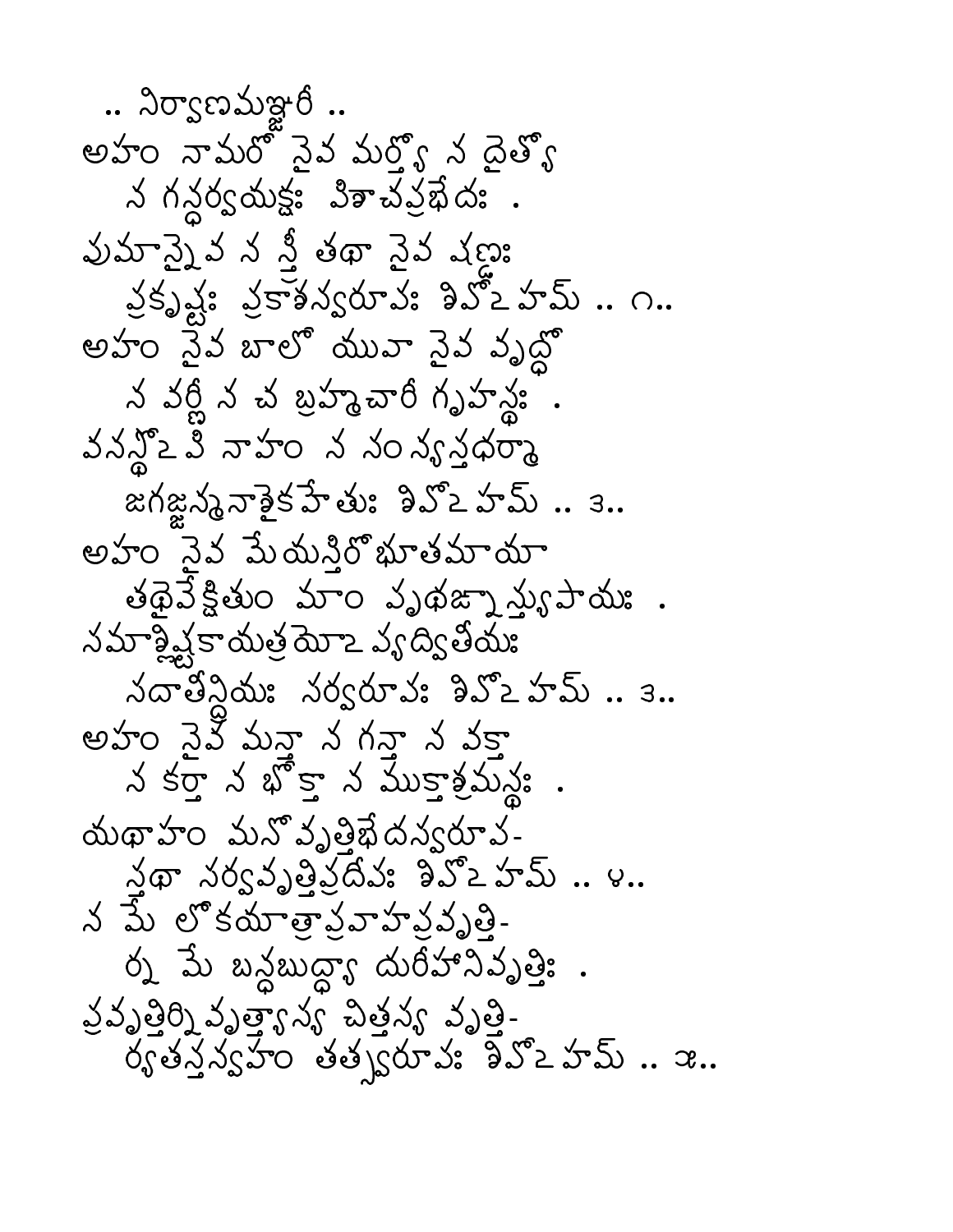నిదానం నుదజ్ఞానకార్యన్య కార్యం వినా యన్య నత్యం న్యతో నైవ భాతి . యదాద్యన్తమధ్యా <sup>న్ర్</sup>రాలా నేరాల-వ్రకాత్మకం స్యాత్తదేవాహమన్మీ .. ౬.. యతో2 హం న బుద్ధిర్న మే కార్యనీద్ధి-ర్యతో నాహమజ్ధం న మే లిజ్జభజ్ఞమ్ . హృదాకాశవర్తి గతాజత్రయార్తి నదా నచ్చిదానన్దమూర్తి: శివ్ౖ హమ్ .. ౭.. యదానీద్విలా సాద్వికారం జగద్య-ద్వికరాశ్రమం నాద్వితీయత్వతః స్యాత్ . మన్ బుద్దిపిత్తా హమాకారవృత్తి-వ్రవృత్తిర్వతః స్యాత్తదే వాహమస్మీ .. ఠ.. యదన్తర్చహిర్యా వకం నిత్యబద్ధం యదేకం నదా నచ్చిదానన్దకన్దమ్ . యతః న్జూలనూక్ష్మప్రవఞ్పవ్య భానం యతన్త్ర నూతిన్లదే వాహమన్మీ .. ౯.. యదర్కేస్థువిద్యుత్ర్నభాజాలమాలా-విలా సాన్నదం యత్వభేదాదిఖాన్యమ్ . నమనం జగద్యన్య పాదాత్మకం స్యా-ద్యత: శక్షిభానం తదేవాహమన్మి .. ౧౦.. యతః కాలమృత్యుర్భిఖేతి వ్రకామం